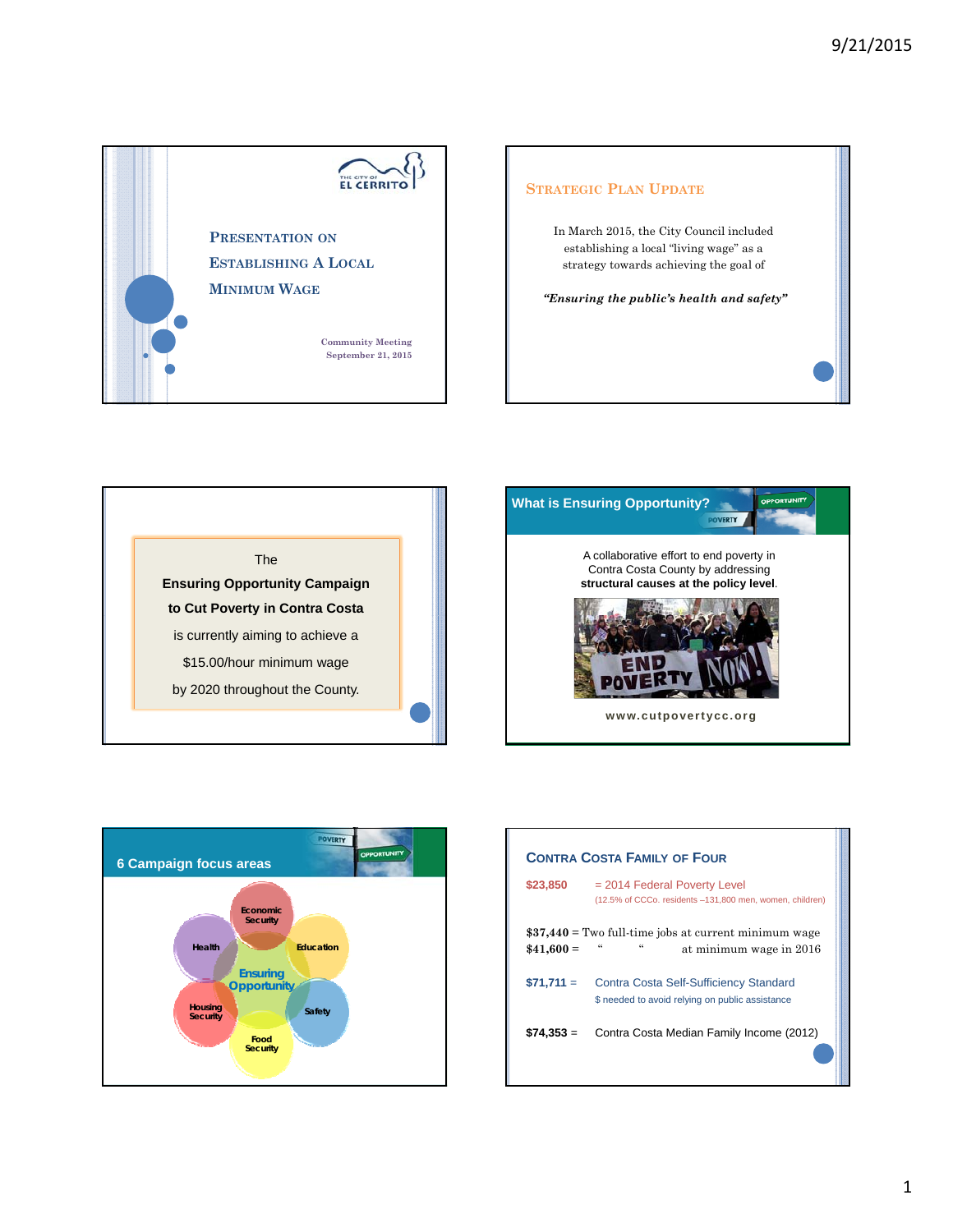

 Employers would be required to post regarding the wage rates and employee rights, and maintain payroll records for a certain number of years.

 City would provide wage bulletin to employers in multiple languages.



 City would be interested in considering joining a County-wide effort if one is established

## PROPOSED EDUCATION ACTIVITIES

**The City will need to educate and inform the both local employers and workers:**

- Outreach to all local businesses
- Use media to educate the public broadly
- $\bullet$  Identify possible community groups and legal services providers to conduct worker outreach and education



**How might the proposed ordinance affect businesses, especially small locally-owned businesses?**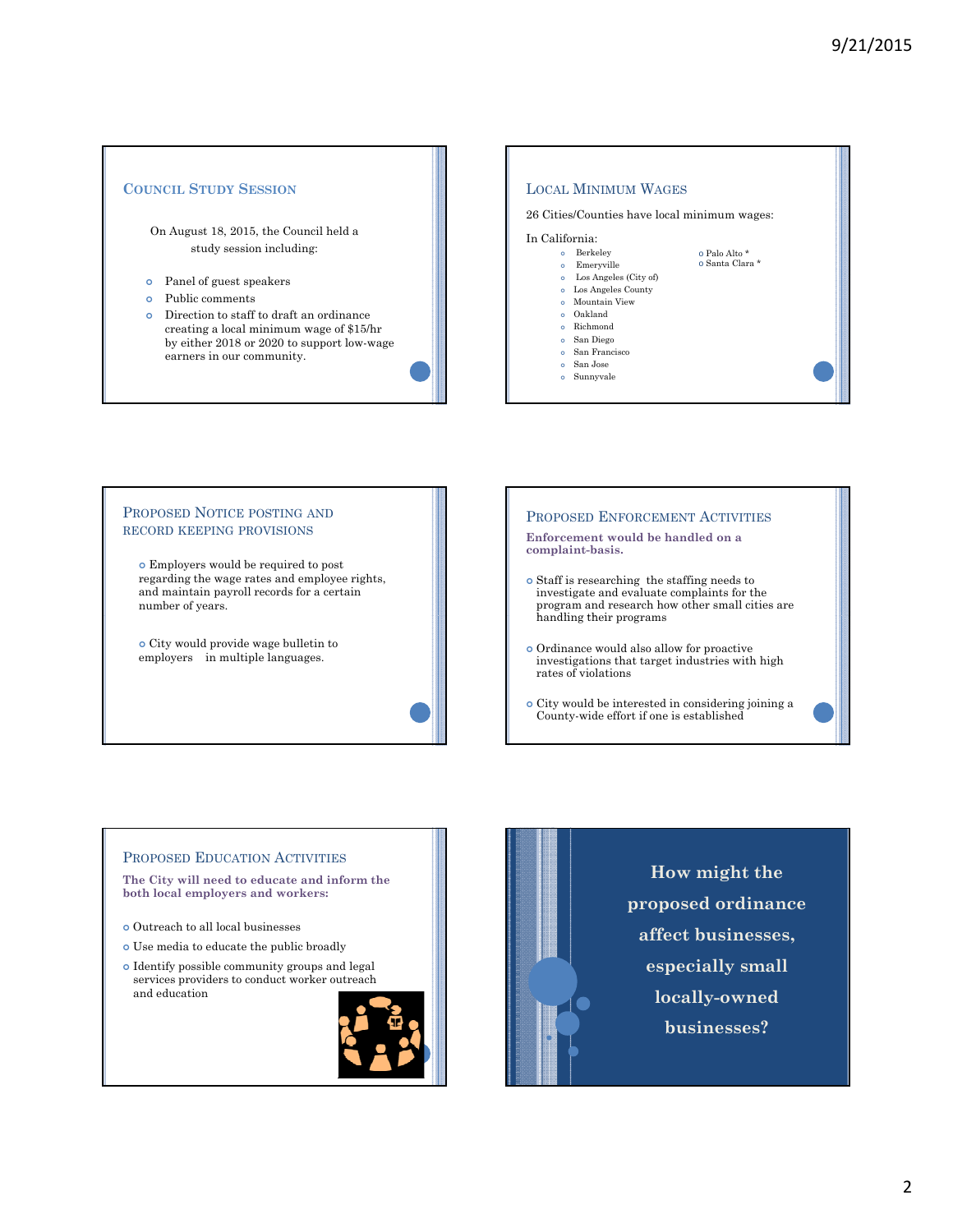

- What are the needs of locally-owned businesses?
- $\bullet$  What are possible ways the City could support locally-owned businesses?

## ADDITIONAL PAID SICK LEAVE

- ADDITIONAL PAID SICK LEAVE Out in other local wage ordinances
- $\bullet$  May be considered in the future (separate ordinance)

## PROCESS

- Outreach to Gather Community Input
- Draft Proposed Ordinance
- City Council Consideration *likely on November 3rd*







## THANK YOU

Contact Information: Suzanne Iarla, Assistant to the City Manager 510-215-4318

siarla@ci.el-cerrito.ca.us